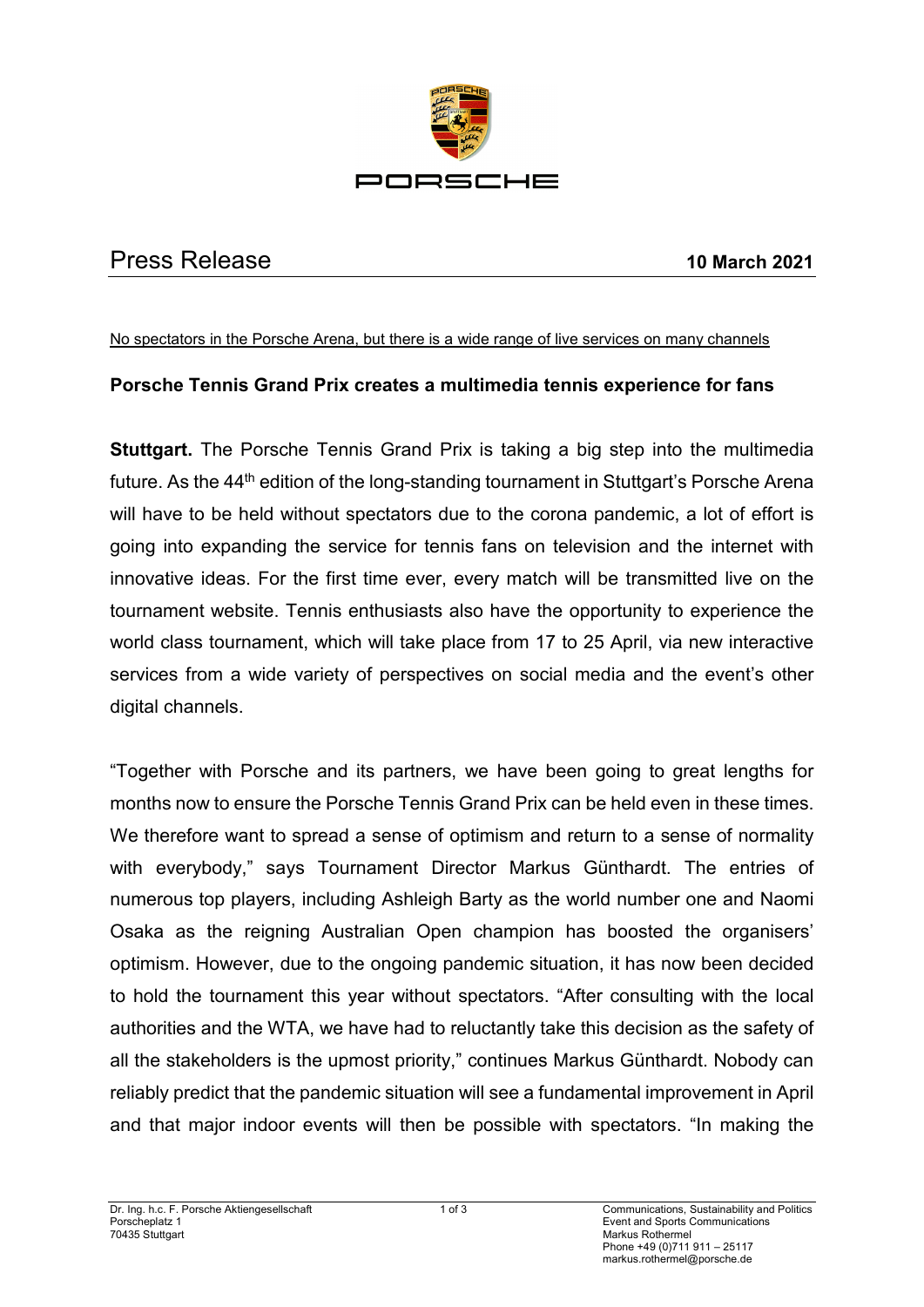decision, we are giving our partners and all the stakeholders planning reliability. We also don't want to keep our faithful audience on tenterhooks any longer."

The tennis fans will nevertheless still get full value for money. With a widely expanded range of multimedia services offsetting the on-site experience in the Porsche Arena that is not possible this year, they should nevertheless be able to be a part of the tournament to the largest possible degree. Alongside the increased number of live broadcasts of the matches on the regional SWR channel, Eurosport and DAZN, there will be a daily highlights show on the n-ty news channel. Furthermore, all the singles matches will be streamed live with a commentary on porsche-tennis.com in Internet. Internationally, Porsche Tennis Grand Prix will be televised in over 100 countries.

New this year are also the expanded interactive services for the fans. They can be their own TV director when watching the online transmissions as they will be able to choose from a variety of camera positions and therefore experience tennis from totally new and unusual perspectives. Highly interesting for tennis enthusiasts all around the globe is the even more intensive international coverage on the Porsche Tennis Grand Prix's social media channels. At the same time, there will be a reunion with a former Stuttgart winner: Porsche Brand Ambassador Julia Görges, who made her breakthrough when winning the tournament in 2011, will chat to her former fellow players thus giving viewers many interesting behind the scenes insights.

"We've come up with a lot of new ideas so that our fans won't be left out of this special Porsche Tennis Grand Prix," says Markus Günthardt. "Our wide-ranging services provide a virtual but nevertheless distinct and emotional tournament experience."

## **Porsche in tennis**

Porsche has been sponsoring the Porsche Tennis Grand Prix ever since 1978 and has also been the organiser since 2002. The tournament in Stuttgart's Porsche Arena was voted by the players as their favourite event in its category once again in 2019. Within the scope of its global partnership with the Women's Tennis Association (WTA),